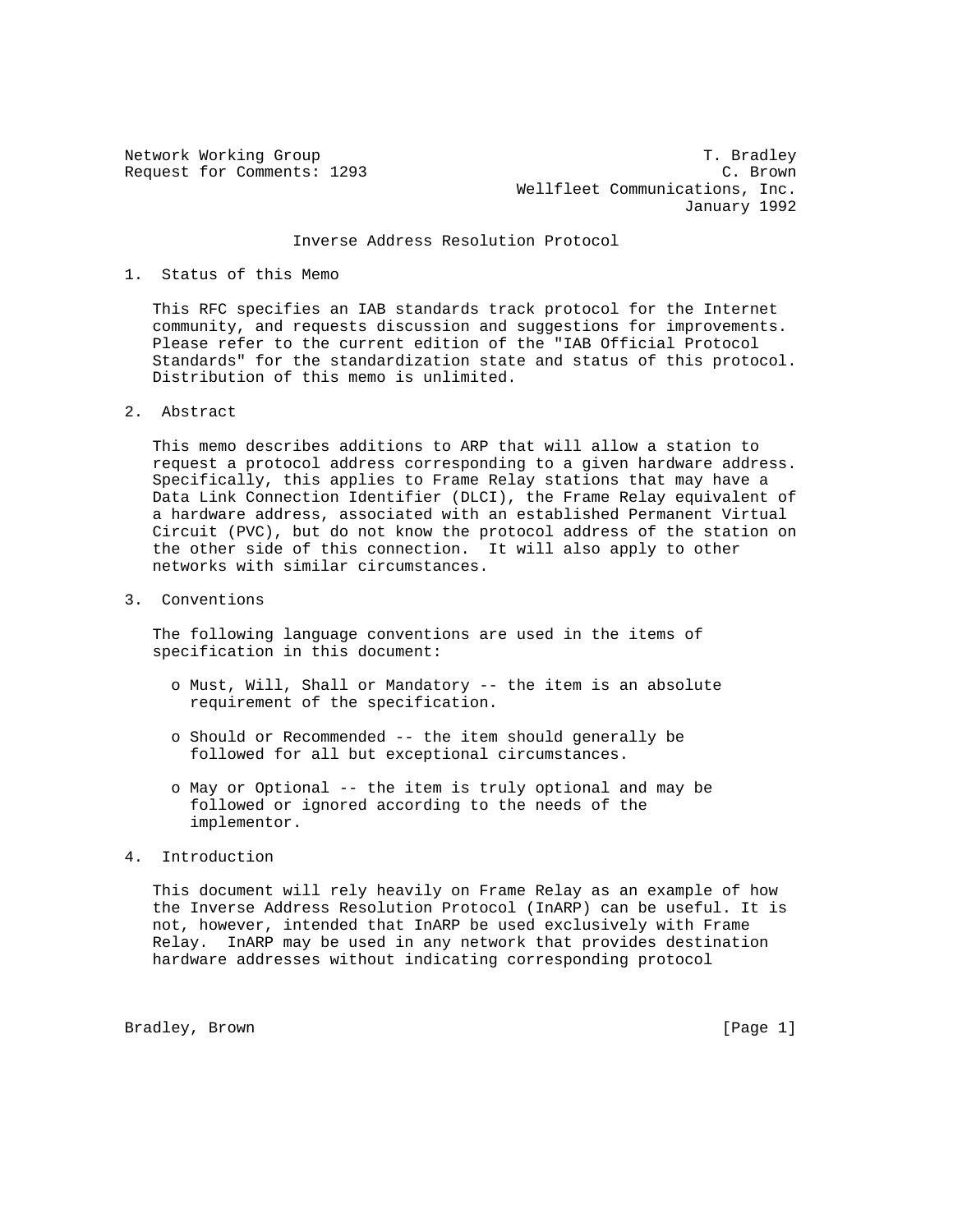addresses.

5. Motivation

 The motivation for the development of Inverse ARP is a result of the desire to make dynamic address resolution within Frame Relay both possible and efficient. Permanent virtual circuits (PVCs) and eventually switched virtual circuits (SVCs) are identified by a Data Link Connection Identifier (DLCI). These DLCIs define a single virtual connection through the wide area network (WAN) and are the Frame Relay equivalent to a hardware address. Periodically, through the exchange of signalling messages, a network may announce a new virtual circuit with its corresponding DLCI. Unfortunately, protocol addressing is not included in the announcement. The station receiving such an indication will learn of the new connection, but will not be able to address the other side. Without a new configuration or mechanism for discovering the protocol address of the other side, this new virtual circuit is unusable.

 Other resolution methods were considered to solve the problems, but were rejected. Reverse ARP [4], for example, seemed like a good candidate, but the response to a request is the protocol address of the requesting station not the station receiving the request as we wanted. IP specific mechanisms were limiting since we wished to allow protocol address resolution of many protocols. For this reason, we expanded the ARP protocol.

 Inverse Address Resolution Protocol (InARP) will allow a Frame Relay station to discover the protocol address of a station associated with the virtual circuit. It is more efficiently than simulating a broadcast with multiple copies of the same message and it is more flexible than relying on static configuration.

6. Packet Format

 Inverse ARP is an extension of the existing ARP. Therefore, it has the same format as standard ARP.

| ar\$hrd | 16 bits | Hardware type                            |
|---------|---------|------------------------------------------|
| ar\$pro | 16 bits | Protocol type                            |
| ar\$hln | 8 bits  | Byte length of each hardware address (n) |
| ar\$pln | 8 bits  | Byte length of each protocol address (m) |
| ar\$op  | 16 bits | Operation code                           |
| ar\$sha | nbytes  | source hardware address                  |
| ar\$spa | mbytes  | source protocol address                  |
| ar\$tha | nbytes  | target hardware address                  |
| ar\$tpa | mbytes  | target protocol address                  |
|         |         |                                          |

Bradley, Brown [Page 2]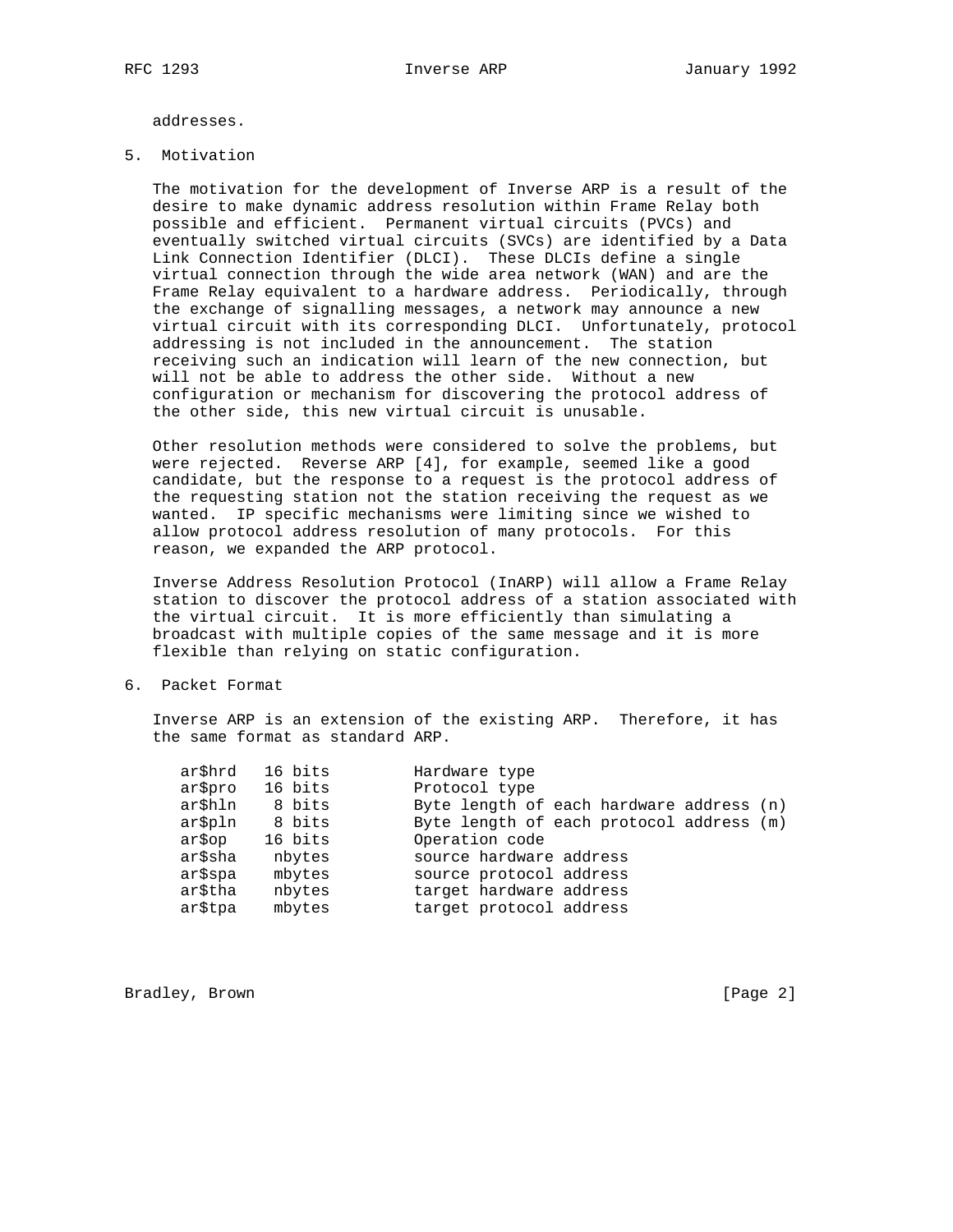Possible values for hardware and protocol types are the same as those for ARP and may be found in the current Assigned Numbers RFC [2].

 Length of the hardware and protocol address are dependent on the environment in which InARP is running. For example, if IP is running over Frame Relay, the hardware address length is between 2 and 4, and the protocol address length is 4.

The operation code indicates the type of message, request or reply.

```
InARP request = 8 InARP reply = 9
```
 These values were chosen so as not to conflict with other ARP extensions.

7. Protocol Operation

 Basic InARP operates essentially the same as ARP with the exception that InARP does not broadcast requests. This is because the hardware address of the destination station is already known. A requesting station simply formats a request by inserting its source hardware and protocol addresses and the known target hardware address. It then zero fills the target protocol address field. Finally, it will encapsulate the packet for the specific network and send it directly to the target station.

 Upon receiving an InARP request, a station may put the requester's protocol address/hardware address mapping into its ARP cache as it would any ARP request. Unlike other ARP requests, however, the receiving station may assume that any InARP request it receives is destined for it. For every InARP request, the receiving station may format a proper reply using the source addresses from the request as the target addresses of the reply. If the station is unable or unwilling to reply, it ignores the request.

 When the requesting station receives the InARP reply, it may complete the ARP table entry and use the provided address information. Note: as with ARP, information learned via InARP may be aged or invalidated under certain circumstances.

7.1. Operation with Multi-Addressed Hosts

 In the context of this discussion, a Multi-Addressed host will refer to a host that has multiple protocol addresses assigned to a single interface. If such a station receives an InARP request, it must choose one address with which to respond. To make such a selection, the receiving station must first look at the protocol address of the

Bradley, Brown [Page 3]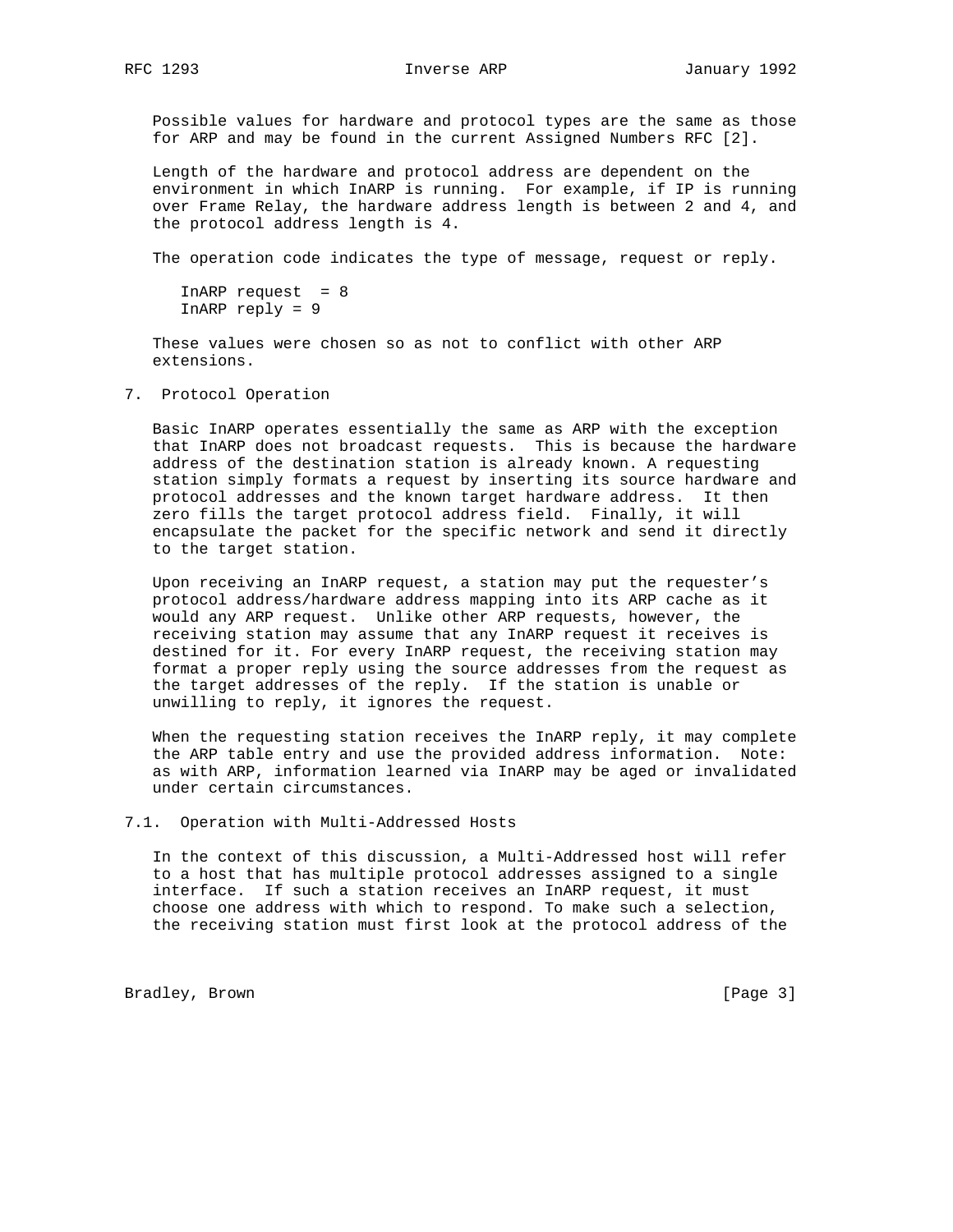requesting station, and then respond with the protocol address corresponding to the network of the requester. For example, if the requesting station is probing for an IP address, the responding multi-addressed station should respond with an IP address which corresponds to the same subnet as the requesting station. If the station does not have an address that is appropriate for the request it should not respond. In the IP example, if the receiving station does not have an IP address assigned to the interface that is a part of the requested subnet, the receiving station would not respond.

 A multi-addressed host may choose to send an InARP request for each of the addresses defined for the given interface. It should be noted, however, that the receiving side may answer some or none of the requests depending on its configuration.

## 7.2. Protocol Operation Within Frame Relay

 One case where Inverse ARP can be used is when a new virtual circuit is signalled. The Frame Relay station may format an InARP request addressed to the new virtual circuit. If the other side supports InARP, it may return a reply indicating the protocol address requested.

The format for an InARP request is a follows:

 ar\$hrd - 0x000F the value assigned to Frame Relay ar\$pro - protocol type for which you are searching (i.e. IP = 0x0800) ar\$hln - 2,3, or 4 byte addressing length ar\$pln - byte length of protocol address for which you are searching (for IP = 4) ar\$op - 8; InARP request ar\$sha - Q.922 address of requesting station ar\$spa - protocol address of requesting station ar\$tha - Q.922 addressed of newly announced virtual circuit ar\$tpa - 0; This is what we're looking for

Bradley, Brown [Page 4]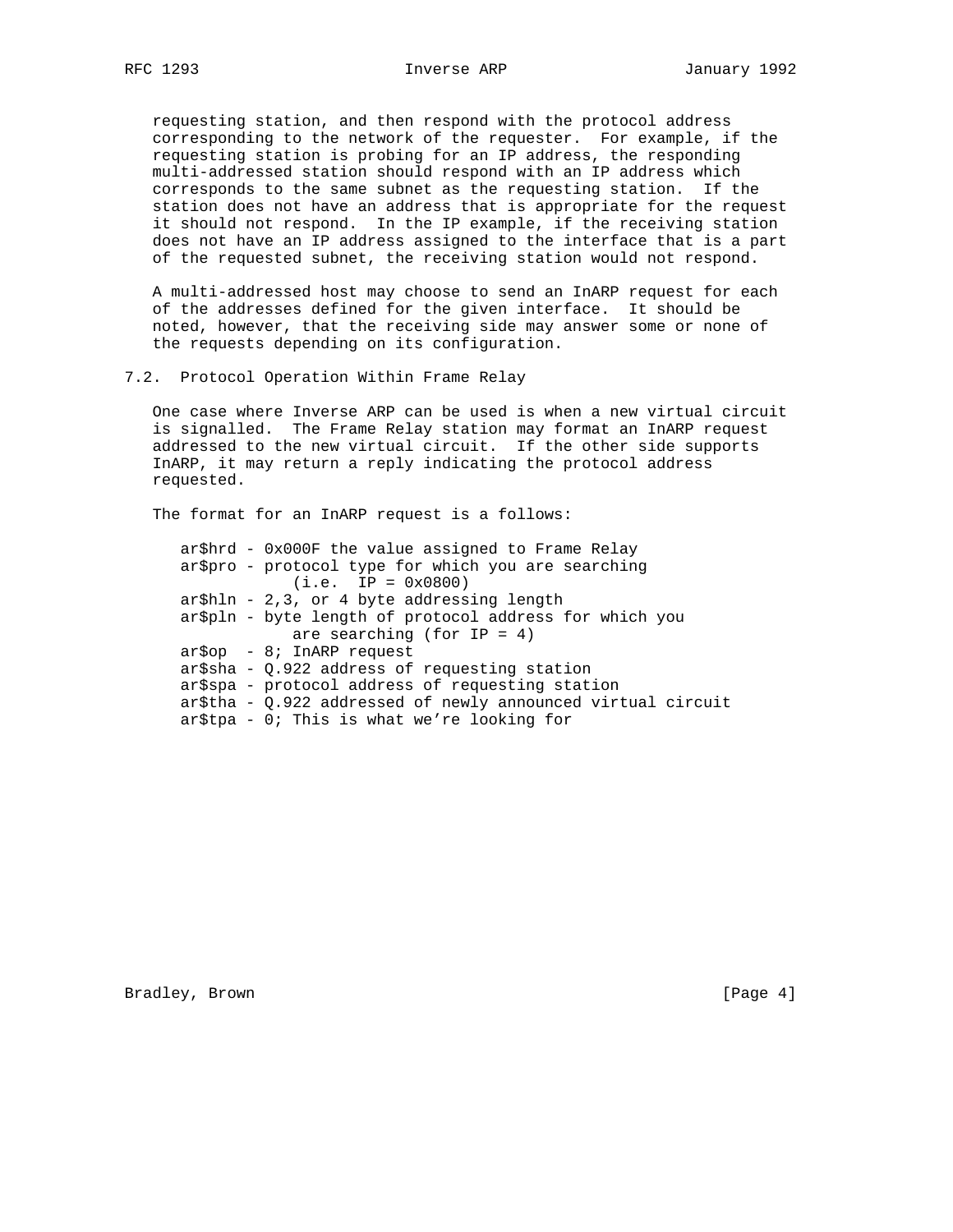The InARP response will be completed similarly.

 ar\$hrd - 0x000F the value assigned to Frame Relay ar\$pro - protocol type for which you are searching (i.e. IP = 0x0800) ar\$hln - 2,3, or 4 byte addressing length ar\$pln - byte length of protocol address for which you are searching (for IP = 4) ar\$op - 9; InARP response ar\$sha - Q.922 address of responding station ar\$spa - protocol address requested ar\$tha - Q.922 address of requesting station ar\$tpa - protocol address of requesting station

 Note that the Q.922 addresses specified have the C/R, FECN, BECN, and DE bits set to zero.

 Procedures for using InARP over a Frame Relay network are identical to those for using ARP and RARP discussed in section 10 of the Multiprotocol Interconnect over Frame Relay Networks document [3].

- 8. References
	- [1] Plummer, David C., "An Ethernet Address Resolution Protocol", RFC-826, November 1982.
	- [2] Reynolds, J. and Postel, J., "Assigned Numbers", RFC-1060, ISI, March 1990.
	- [3] Bradley, T., Brown, C., Malis, A., "Multiprotocol Interconnect over Frame Relay Networks", RFC-1294, January 1992.
	- [4] Finlayson, Mann, Mogul, Theimer, "A Reverse Address Resolution Protocol", RFC-903, Stanford University, June 1984.
- 9. Security Considerations

Security issues are not addressed in this memo.

Bradley, Brown [Page 5]